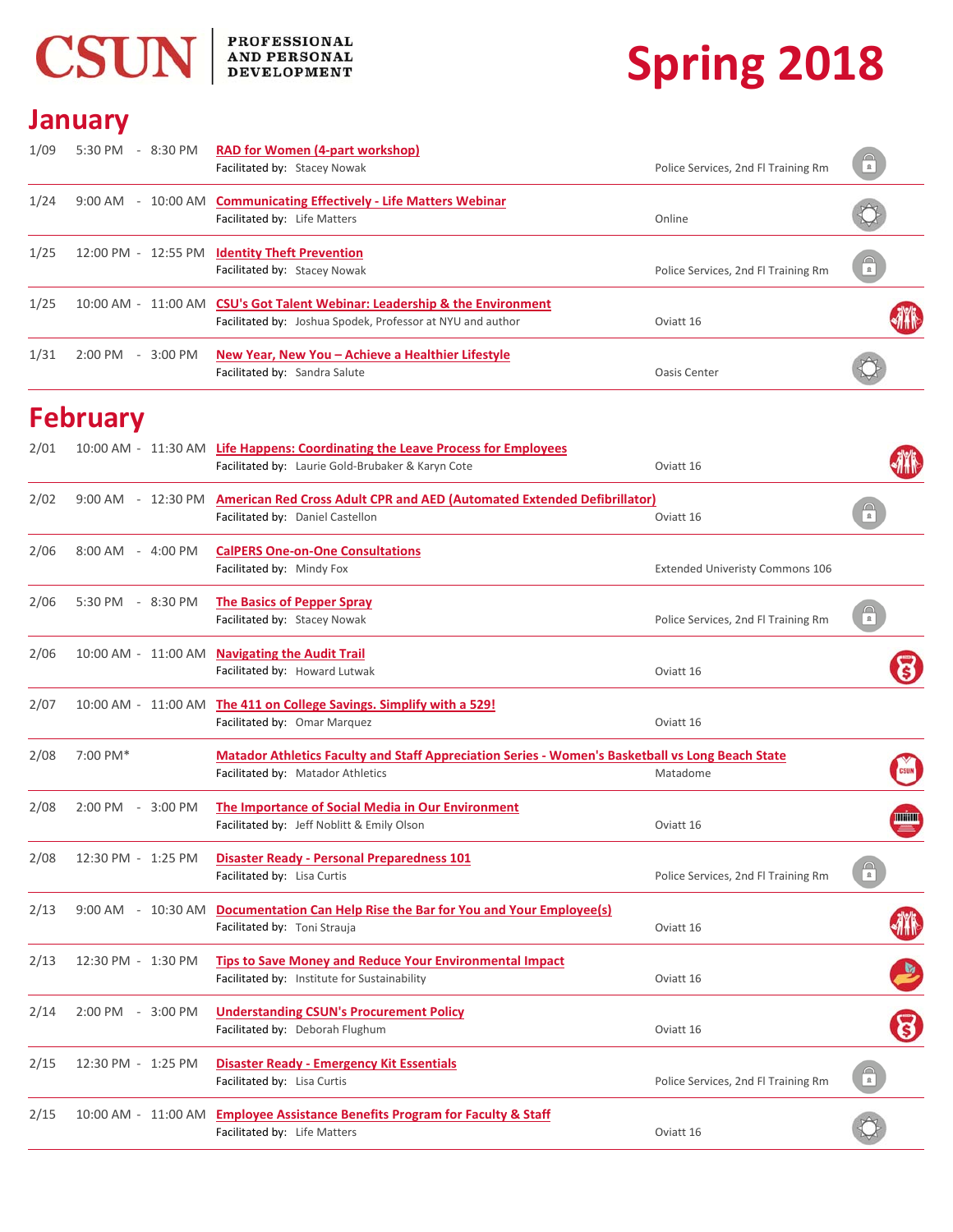| 2/20 |                                 | 10:00 AM - 11:30 AM Q.P.R. Suicide Preventation Training: Question, Persuade, Refer                                                                                 |                     |             |
|------|---------------------------------|---------------------------------------------------------------------------------------------------------------------------------------------------------------------|---------------------|-------------|
|      |                                 | Facilitated by: Anne Eipe                                                                                                                                           | Oviatt 16           |             |
| 2/21 | $9:00$ AM<br>10:00 AM<br>$\sim$ | What to Look Out for as Our Loved Ones Age - Life Matters Webinar<br>Facilitated by: Life Matters                                                                   | Online              |             |
| 2/24 | 7:00 PM*                        | <b>Matador Athletics Faculty and Staff Appreciation Series - Men's Basketball vs UC Santa Barbara</b><br>Facilitated by: Matador Athletics                          | Matadome            | <b>CSUN</b> |
| 2/27 | $1:00$ PM<br>$-2:00$ PM         | Manager Exchange   Managing Conflict in the Work Environment - MPP<br>Facilitated by: Whitney Scott                                                                 | Oviatt 16           | <b>ATA</b>  |
| 2/28 | $9:00$ AM<br>- 11:00 AM         | <b>Budgeting in Action</b><br>Facilitated by: Edith Winterhalter, Callie Juarez, and Cecille Avila-Robison                                                          | Oviatt 30           | 8           |
| 2/28 | $12:00$ PM $-$<br>$1:00$ PM     | Learning Can Be Fun and Almost Free: The CSU Fee Waiver & Reduction Program Benefit<br>Facilitated by: Nikki Valadez, Nick Alexander, Frank Calderon, Shen Milunvic | Oviatt 30           | M           |
| 2/28 | $10:00$ AM $-$<br>11:00 AM      | <b>CSU's Got Talent Webinar: An Introduction to Mindfulness Meditation</b><br>Facilitated by: Juliet Hwang, Pediatrician, Kaiser Permanente                         | University Hall 277 |             |

#### **March**

| 3/01 |                                       | 9:00 AM - 10:00 AM Respect in the Workplace                                                    |                                                    |                        |
|------|---------------------------------------|------------------------------------------------------------------------------------------------|----------------------------------------------------|------------------------|
|      |                                       | Facilitated by: Lara Garibian, LMFT                                                            | Oviatt 16                                          |                        |
| 3/01 | 12:00 PM - 12:55 PM Cyber Safety      |                                                                                                |                                                    |                        |
|      |                                       | Facilitated by: Stacey Nowak                                                                   | Police Services, 2nd Fl Training Rm                | $\widehat{\mathbb{F}}$ |
| 3/02 | 7:00 PM*                              | Matador Athletics Faculty and Staff Appreciation Series - Men's Volleyball vs Long Beach State |                                                    |                        |
|      |                                       | Facilitated by: Matador Athletics                                                              | Matadome                                           |                        |
| 3/05 | 12:00 PM - 1:00 PM                    | <b>Now is the Time - Smoking Cessation</b>                                                     |                                                    |                        |
|      |                                       | Facilitated by: Rosemary Martin                                                                | Oviatt 16                                          |                        |
| 3/06 | 2:00 PM - 3:00 PM                     | <b>Manager Exchange   Building a Culture of Employee Recognition</b>                           |                                                    |                        |
|      |                                       | Facilitated by: Toni Strauja, Rosemary Martin, Frank Stranzl, & Deb Wallace                    | Oviatt 16                                          |                        |
| 3/06 | 10:00 AM - 12:00 PM LGBTQ from A to Z |                                                                                                |                                                    |                        |
|      |                                       | Facilitated by: Sarina Loeb                                                                    | Thousand Oaks Room, USU                            |                        |
| 3/07 |                                       | 10:00 AM - 11:00 AM Expanding Your Sphere of Influence                                         |                                                    |                        |
|      |                                       | Facilitated by: Life Matters                                                                   | Oviatt 16                                          |                        |
| 3/08 | 3:00 PM - 4:30 PM                     | Disaster Ready - Earthquake Preparation, Response, and Recovery                                |                                                    |                        |
|      |                                       | Facilitated by: Lisa Curtis                                                                    | Police Services, 2nd Fl Training Rm                | $\widehat{\mathbb{C}}$ |
| 3/08 | 12:00 PM - 1:00 PM                    | <b>Healthy Eating 360 - Healthy Eating Through the Weekend Hustle</b>                          |                                                    |                        |
|      |                                       | Facilitated by: Marilyn Magaram Center Staff                                                   | Oviatt 16                                          |                        |
| 3/12 | 12:00 PM - 1:00 PM                    | <b>Planting an Organic Vegetable Garden in 5 Easy Steps</b>                                    |                                                    |                        |
|      |                                       | Facilitated by: Mario Giraldo                                                                  | <b>CSUN Sustainable Garden Education</b><br>Center |                        |
| 3/13 | 10:00 AM - 12:00 PM                   | <b>CalPERS Seminar: Planning for Your Retirement</b>                                           |                                                    |                        |
|      |                                       | Facilitated by: Mindy Fox                                                                      | <b>Extended Univeristy Commons 101</b>             |                        |
| 3/15 | 12:00 PM - 1:00 PM                    | <b>Savings Plus - Investing</b>                                                                |                                                    |                        |
|      |                                       | Facilitated by: TBD                                                                            | Oviatt 16                                          |                        |
| 3/21 |                                       | 9:00 AM - 10:00 AM Substance Abuse and Your Loved Ones - Life Matters Webinar                  |                                                    |                        |
|      |                                       | Facilitated by: Life Matters                                                                   | Online                                             |                        |
| 3/22 |                                       | 10:00 AM - 11:00 AM CSU's Got Talent Webinar: The 5 Essential Practices of Collective Wisdom   |                                                    |                        |
|      |                                       | Facilitated by: Alan Briskin, Author                                                           | Oviatt 16                                          |                        |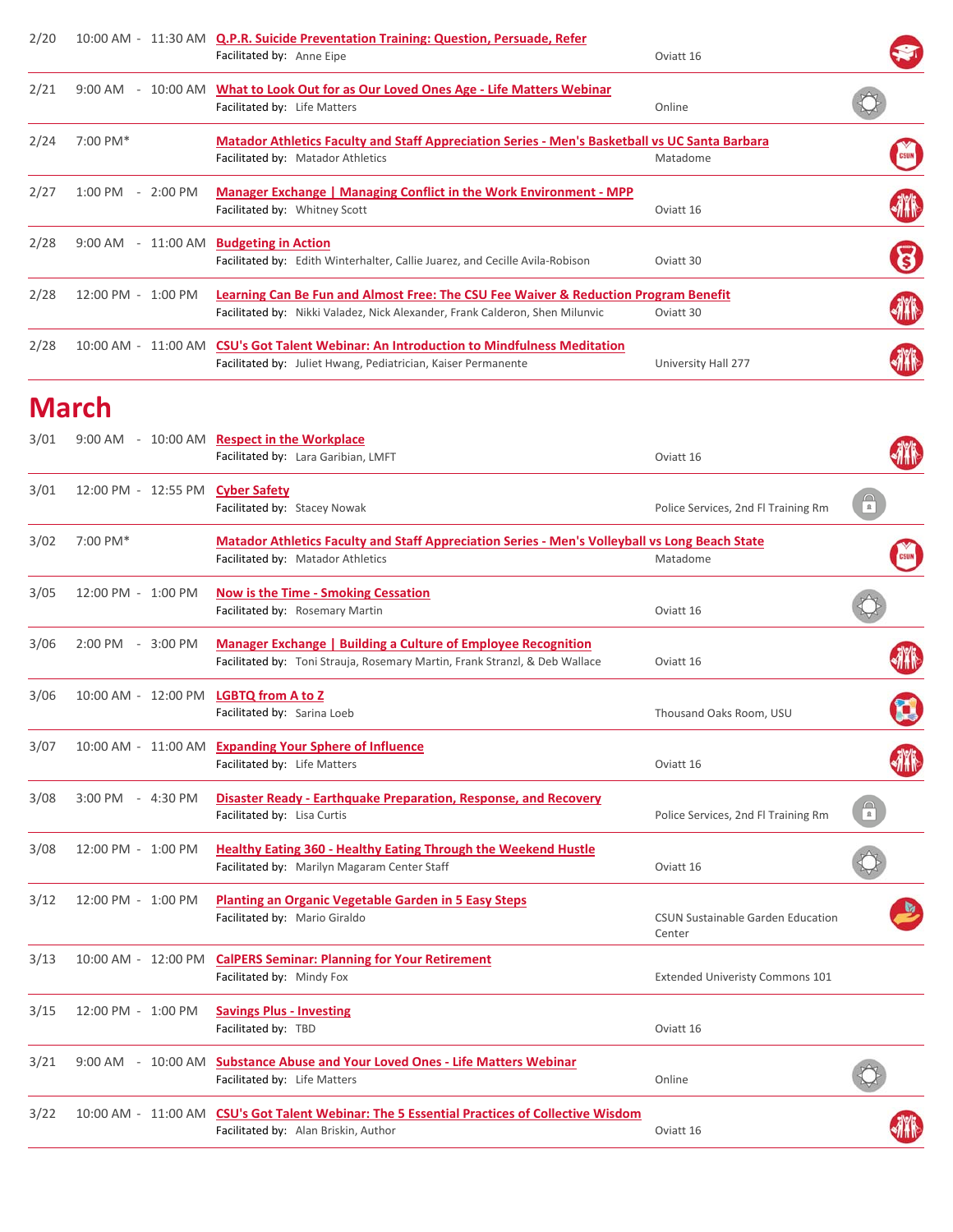| 3/27         | 9:00 AM - 4:00 PM   | <b>Water Day</b><br>Facilitated by: Institute for Sustainability                                                                                                       | USU Northridge Center                  |                          |
|--------------|---------------------|------------------------------------------------------------------------------------------------------------------------------------------------------------------------|----------------------------------------|--------------------------|
| 3/27         | 12:00 PM - 1:00 PM  | <b>StressLESS: A Guide to Stress and Sleep Management</b><br>Facilitated by: Amy Rosenblatt & Susan Krikorian                                                          | Oviatt 16                              |                          |
| 3/28         | 2:00 PM - 3:30 PM   | Finding the Right Fit: How to Conduct an Effective Interview<br>Facilitated by: Mika Williamson                                                                        | Oviatt 16                              |                          |
| 3/29         | 12:30 PM - 1:25 PM  | Disaster Ready - Fire Safety in the Home and Wildfire Preparedness and Response<br>Facilitated by: Lisa Curtis                                                         | Police Services, 2nd Fl Training Rm    | $\mathfrak{a}$           |
| 3/30         | $3:00$ PM $*$       | <b>Matador Athletics Faculty and Staff Appreciation Series - Matador Softball vs UC Davis</b><br>Facilitated by: Matador Athletics                                     | Matador Baseball Field                 |                          |
| <b>April</b> |                     |                                                                                                                                                                        |                                        |                          |
| 4/03         | 12:00 PM - 1:00 PM  | <b>Just Do It - Strategies for Reducing Procrastination</b><br>Facilitated by: Life Matters                                                                            | Oviatt 16                              |                          |
| 4/05         | 12:30 PM - 1:25 PM  | <b>Disaster Ready - Protecting Critical Documents and Valuables in Emergencies</b><br>Facilitated by: Lisa Curtis                                                      | Police Services, 2nd Fl Training Rm    | $\frac{1}{n}$            |
| 4/09         | 5:30 PM - 8:30 PM   | <b>RAD for Men (4-part workshop)</b><br>Facilitated by: Stacey Nowak                                                                                                   | Police Services, 2nd Fl Training Rm    | $\widehat{\mathbb{F}}$   |
| 4/10         |                     | 9:30 AM - 11:00 AM Workplace Violence/Surviving an Active Shooter Incident - Part 1<br>Facilitated by: Anne Glavin and Kristina de la Vega                             | Police Services, 2nd Fl Training Rm    |                          |
| 4/10         | 8:00 AM - 4:00 PM   | <b>CalPERS One-on-One Consultations</b><br>Facilitated by: Mindy Fox                                                                                                   | <b>Extended Univeristy Commons 106</b> |                          |
| 4/10         | 12:00 PM - 12:55 PM | <b>Maintaining a Proactive Approach to Personal Safety</b><br>Facilitated by: Stacey Nowak                                                                             | Police Services, 2nd Fl Training Rm    |                          |
| 4/11         | 2:00 PM - 3:00 PM   | eCommerce At CSUN<br>Facilitated by: Steve Woods                                                                                                                       | Oviatt 16                              |                          |
| 4/12         |                     | 10:00 AM - 11:00 AM Communication Secrets for Success<br>Facilitated by: Bridget Sampson                                                                               | Oviatt 16                              |                          |
| 4/14         | $1:00$ PM $*$       | <b>Matador Athletics Faculty and Staff Appreciation Series - Matador Baseball vs Long Beach State</b><br>Facilitated by: Matador Athletics                             | Matador Baseball Field                 |                          |
| 4/17         | 9:30 AM             | - 11:00 AM Workplace Violence/Surviving an Active Shooter Incident - Part 2<br>Facilitated by: Anne Glavin and Kristina de la Vega                                     | Police Services, 2nd Fl Training Rm    |                          |
| 4/19         | 12:30 PM - 1:25 PM  | <b>Disaster Ready Kids!</b><br>Facilitated by: Lisa Curtis                                                                                                             | Police Services, 2nd Fl Training Rm    | $\widehat{\mathbf{r}}$   |
| 4/19         | 12:00 PM - 1:00 PM  | Healthy Eating 360 - Healthy Eating on the Road<br>Facilitated by: Marilyn Magaram Center Staff                                                                        | Oviatt 16                              |                          |
| 4/23         | 9:00 AM - 11:00 AM  | When Coaching and Counseling are Not Enough: Taking Corrective Action & Improving Performance - MPPs<br>Facilitated by: Toni Strauja                                   | Oviatt 16                              |                          |
| 4/23         | 12:30 PM - 1:25 PM  | Disaster Ready - Earthquake Preparation, Response, and Recovery<br>Facilitated by: Lisa Curtis                                                                         | Police Services, 2nd Fl Training Rm    | $\bigcap_{n=1}^{\infty}$ |
| 4/25         | 9:00 AM             | - 10:00 AM Quality Time for the Time-Pressed Family - Life Matters Webinar<br>Facilitated by: Life Matters                                                             | Online                                 |                          |
| 4/26         | 2:00 PM - 3:00 PM   | <b>Manager Exchange   Advancing Change</b><br>Facilitated by: Colin Donahue                                                                                            | Oviatt 16                              |                          |
| 4/26         |                     | 10:00 AM - 11:00 AM CSU's Got Talent Webinar: Business Writing Bootcamp for Faculty, Staff & Administrators<br>Facilitated by: Nancy Flynn, Business Writer and Author | <b>Extended University Commons 106</b> |                          |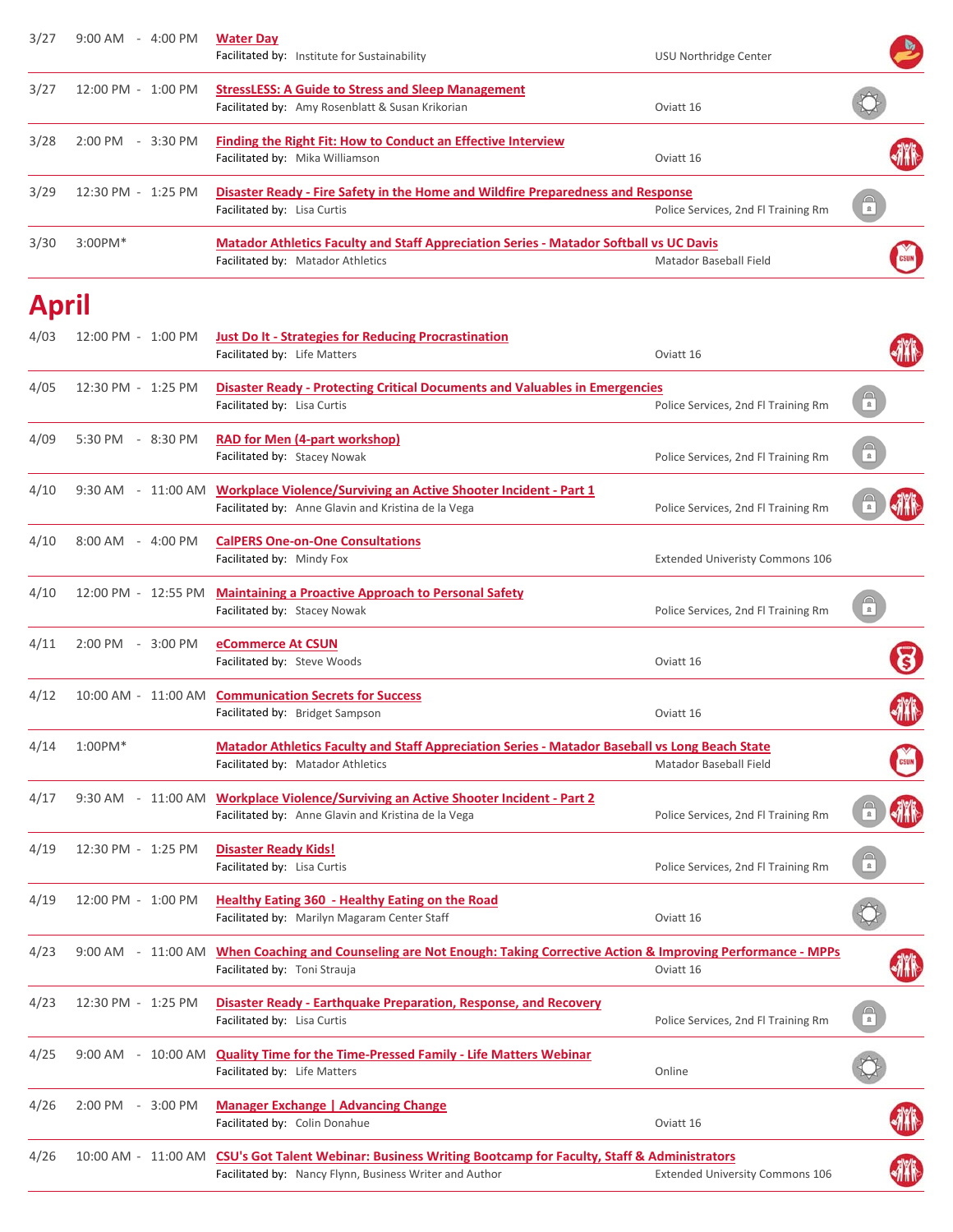#### **May**

| 5/02 | 8:30 AM                     | - 11:00 AM 2018 Staff Service Awards and Recognition of Excellence<br>Facilitated by: Human Resources          | Northridge Center, USU              |                          |
|------|-----------------------------|----------------------------------------------------------------------------------------------------------------|-------------------------------------|--------------------------|
| 5/03 | 12:30 PM - 1:25 PM          | Disaster Ready - Emergency Preparedness for First Responders and Their Families<br>Facilitated by: Lisa Curtis | Police Services, 2nd FI Training Rm | $\mathfrak n$            |
| 5/08 | 11:30 AM - 1:00 PM          | <b>Personal Resilience</b><br>Facilitated by: Life Matters                                                     | Oviatt 16                           |                          |
| 5/09 | 5:30 PM<br>$-8:30$ PM       | The Basics of Pepper Spray<br>Facilitated by: Stacey Nowak                                                     | Police Services, 2nd Fl Training Rm | $\Box$<br>$\,$ $\,$ $\,$ |
| 5/17 | 12:00 PM - 1:00 PM          | <b>Savings Plus - Nearing Retirement</b><br>Facilitated by: TBD                                                | Oviatt 16                           |                          |
| 5/23 | $9:00 \text{ AM}$<br>$\sim$ | 10:00 AM Working with Millennials - Life Matters Webinar<br>Facilitated by: Life Matters                       | Online                              |                          |

 $\hat{\mathbf{Q}}$ 

#### **June**

| 6/12 | $-8:30$ PM<br>5:30 PM            | <b>RAD for Women (4-part workshop)</b><br>Facilitated by: Stacey Nowak                                                | Police Services, 2nd Fl Training Rm | $\bigcirc$ |
|------|----------------------------------|-----------------------------------------------------------------------------------------------------------------------|-------------------------------------|------------|
| 6/14 |                                  | 10:30 AM - 12:00 PM Disaster Ready - Making Emergency Preparedness Fun with the Family<br>Facilitated by: Lisa Curtis | Police Services, 2nd Fl Training Rm | $\bigcirc$ |
| 6/20 |                                  | 9:00 AM - 10:00 AM Taking Care of Your Skin - Life Matters Webinar<br>Facilitated by: Life Matters                    | Online                              |            |
| 6/27 | 1:25 PM<br>$12:30 \text{ PM } -$ | <b>Disaster Ready - Personal Preparedness 101</b><br>Facilitated by: Lisa Curtis                                      | Police Services, 2nd Fl Training Rm | $\bigcirc$ |

#### **Series**

| 1/03<br>12:00 PM - 1:00 PM |                                 | <u> Matador Masters - Faculty and Staff Toastmasters (1/18, 2/7, 2/22, 3/7, 3/22, 4/4, 4/19)</u> |                                        |   |
|----------------------------|---------------------------------|--------------------------------------------------------------------------------------------------|----------------------------------------|---|
|                            |                                 | Facilitated by: Faculty & Staff                                                                  | Oviatt 16                              |   |
| 1/17                       | 8:00 AM<br>5:00 PM<br>$\sim$    | <u>Fidelity One-on-One (1/18, 2/20, 3/12, 4/17, 4/18, 5/15, 5/16)</u>                            |                                        |   |
|                            |                                 | Facilitated by: Christel Whittier                                                                | <b>Entended University Commons 106</b> |   |
| 1/19                       | $9:00$ AM<br>12:00 PM<br>$\sim$ | New Employee Welcome Orientation (2/27, 3/29, 4/26, 5/31, 6/26)                                  |                                        |   |
|                            |                                 | Facilitated by: Human Resources                                                                  | Oviatt 16                              | 狦 |
| 1/22                       | $11:00$ AM -<br>$2:00$ PM       | Lunch Time Express Begins, (Weekly M & W, ends on 5/16)                                          |                                        |   |
|                            |                                 | Facilitated by: SRC Trainers                                                                     | <b>Student Recreation Center</b>       |   |
| 1/23                       | 12:00 PM -<br>$1:00$ PM         | Working Moms Brown Bag Lunch Begins (Monthly: 2/20, 4/24, 5/22)                                  |                                        |   |
|                            |                                 | Facilitated by: Rosemary Martin                                                                  | Oviatt 16                              |   |
| 2/01                       | 5:30 PM<br>$-6:20$ PM           | Commit To Be Fit Begins (Weekly M-Th, ends on 5/3)                                               |                                        |   |
|                            |                                 | Facilitated by: Kim Henige & Shabnam Islam                                                       | Redwood Hall 200                       |   |
| 2/05                       | $12:00$ PM $-$<br>$1:00$ PM     | Mindfulness Mondays Begin (Weekly M, ends on 5/7)                                                |                                        |   |
|                            |                                 | Facilitated by: Institute of Community Health and Wellbeing                                      | Santa Susanna Hall 108                 |   |
| 2/07                       | $12:00$ PM $-$<br>$1:00$ PM     | Walkability Wednesdays Begins (Weekly W, ends on 5/9)                                            |                                        |   |
|                            |                                 | Facilitated by: Institute of Community Health and Wellbeing                                      | Santa Susanna Hall 115                 |   |